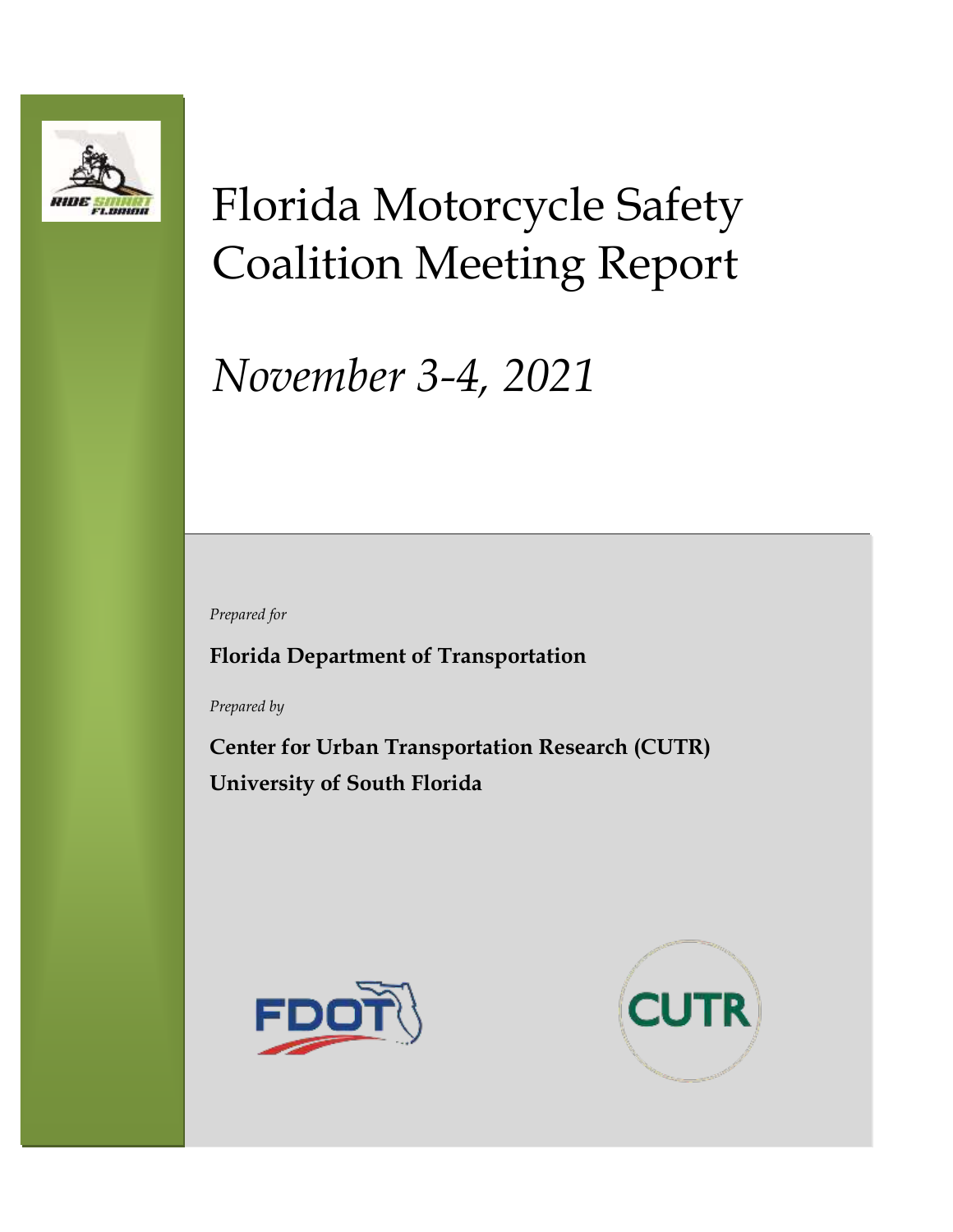## Florida Motorcycle Safety Coalition Meeting Report

### *November 3-4, 2021*

*Prepared for*

Florida Department of Transportation

*Prepared by*

Center for Urban Transportation Research 3808 USF Alumni Drive, Tampa, FL 33620

*Meeting notes taken by* Savana Wright

*Date*

November 3-4, 2021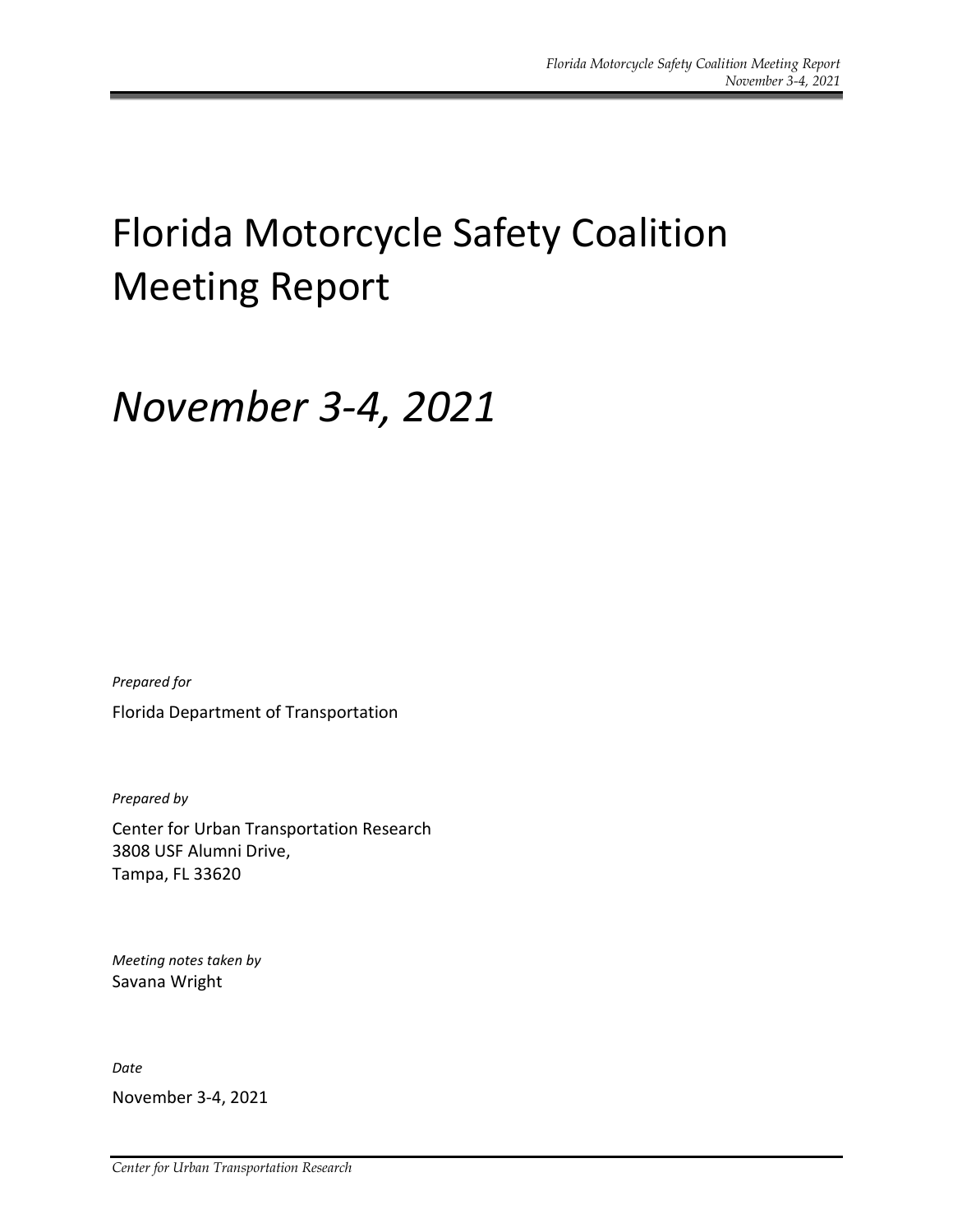# **1.0 Attendees**

| <b>Name</b>           | <b>Agency</b>                                      |
|-----------------------|----------------------------------------------------|
| Karen Morgan          | AAA                                                |
| Jeff Smith            | <b>Adventure Rider Training</b>                    |
| <b>Todd Michael</b>   | <b>Broward County Sheriff's Office</b>             |
| Karen Brunelle        | Federal Highway Administration                     |
| Carlos Sarmiento      | Florida Department of Transportation, District 6   |
| Chris Craig           | Florida Department of Transportation               |
| Edith Peters*         | Florida Department of Transportation               |
| Javier Ponce          | Florida Department of Transportation               |
| Joey Gordon           | Florida Department of Transportation               |
| Nick Hope             | Florida Department of Transportation, District 2   |
| Joel Provenzano       | Florida Department of Transportation, District 7   |
| Joe Glorisio          | Florida Department of Transportation, District 7   |
| Kathy Daws            | Florida Highway Safety and Motor Vehicles          |
| Leilani Gruener       | Florida Highway Safety and Motor Vehicles          |
| Mark Welch            | Florida Highway Safety and Motor Vehicles          |
| <b>William Minton</b> | Florida Highway Safety and Motor Vehicles          |
| John Pretti           | Florida SafeRider Inc. Motorcycle Training Academy |
| Mark Parco            | Harley-Davidson Riding Academy                     |
| <b>Michael Dobbs</b>  | Jacksonville Motorcycle Safety Training            |
| Janice Martinez       | Law Enforcement Liaison, District 7                |
| Ray Pierce            | Missouri Safety Center                             |
| Ray Ochs              | Motorcycle Safety Foundation                       |
| Christian Gozzo       | Ryder Trauma Center - Miami                        |
| Patricia Byers        | Ryder Trauma Center - Miami                        |
| Andy Spenik           | <b>Suncoast Brotherhood</b>                        |
| <b>John Makal</b>     | <b>Suncoast Brotherhood</b>                        |
| Roy Paz               | <b>Tampa Police Department</b>                     |
| Patricia Turner       | University of Florida Transportation Inst.         |
| Chanyoung Lee         | USF Center for Urban Transportation Research       |
| Elizabeth Chedester   | USF Center for Urban Transportation Research       |
| Jeanne Kean           | USF Center for Urban Transportation Research       |
| Megan Cott            | USF Center for Urban Transportation Research       |
| Savana Wright         | USF Center for Urban Transportation Research       |
| Siwon Jang            | USF Center for Urban Transportation Research       |
| Xiaobing Li           | USF Center for Urban Transportation Research       |

*Table 1.1 Coalition Meeting Attendees*

\*Motorcycle Safety Program Manager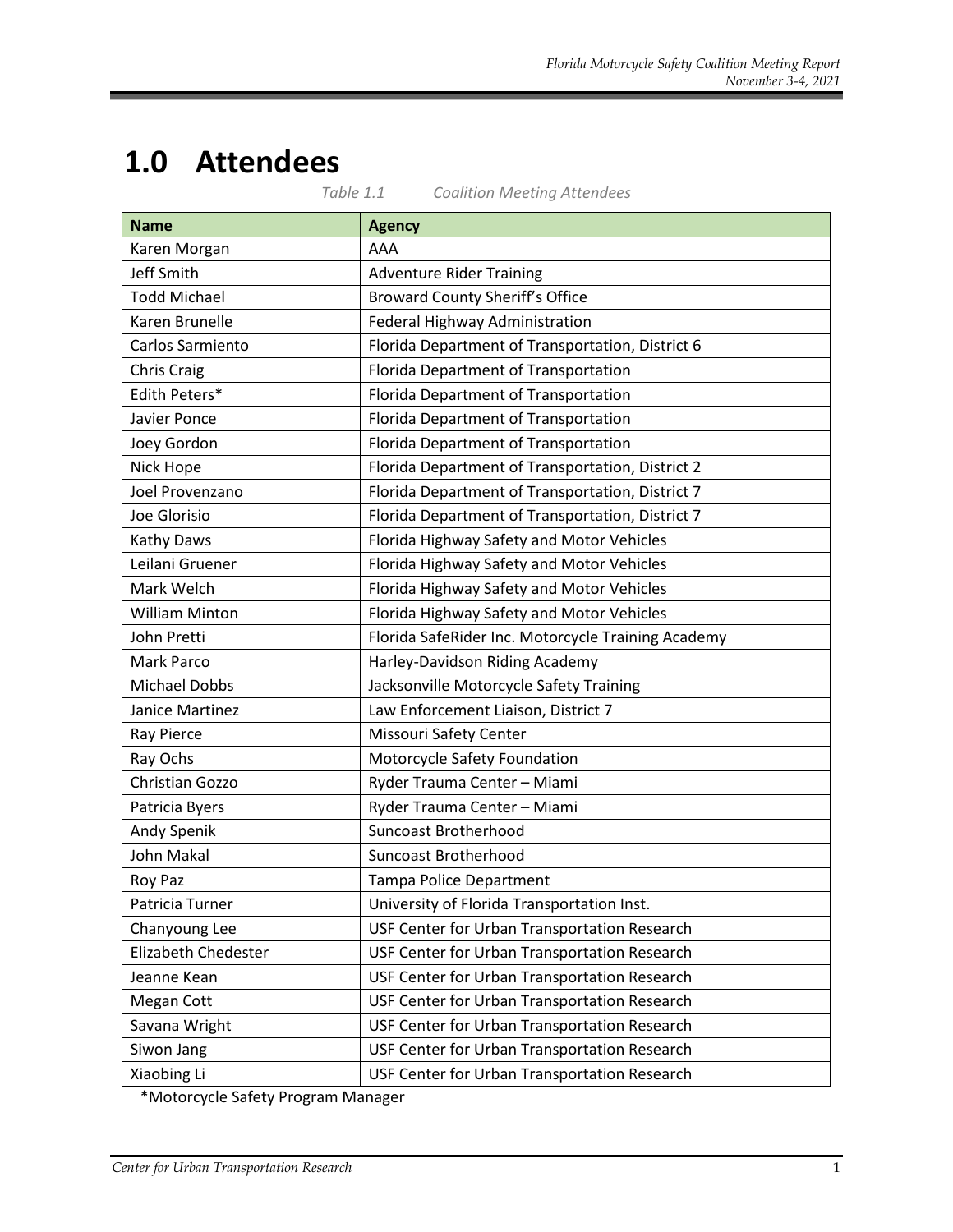

*Figure 1. Ms. Edith Peters providing updates to the Coalition.*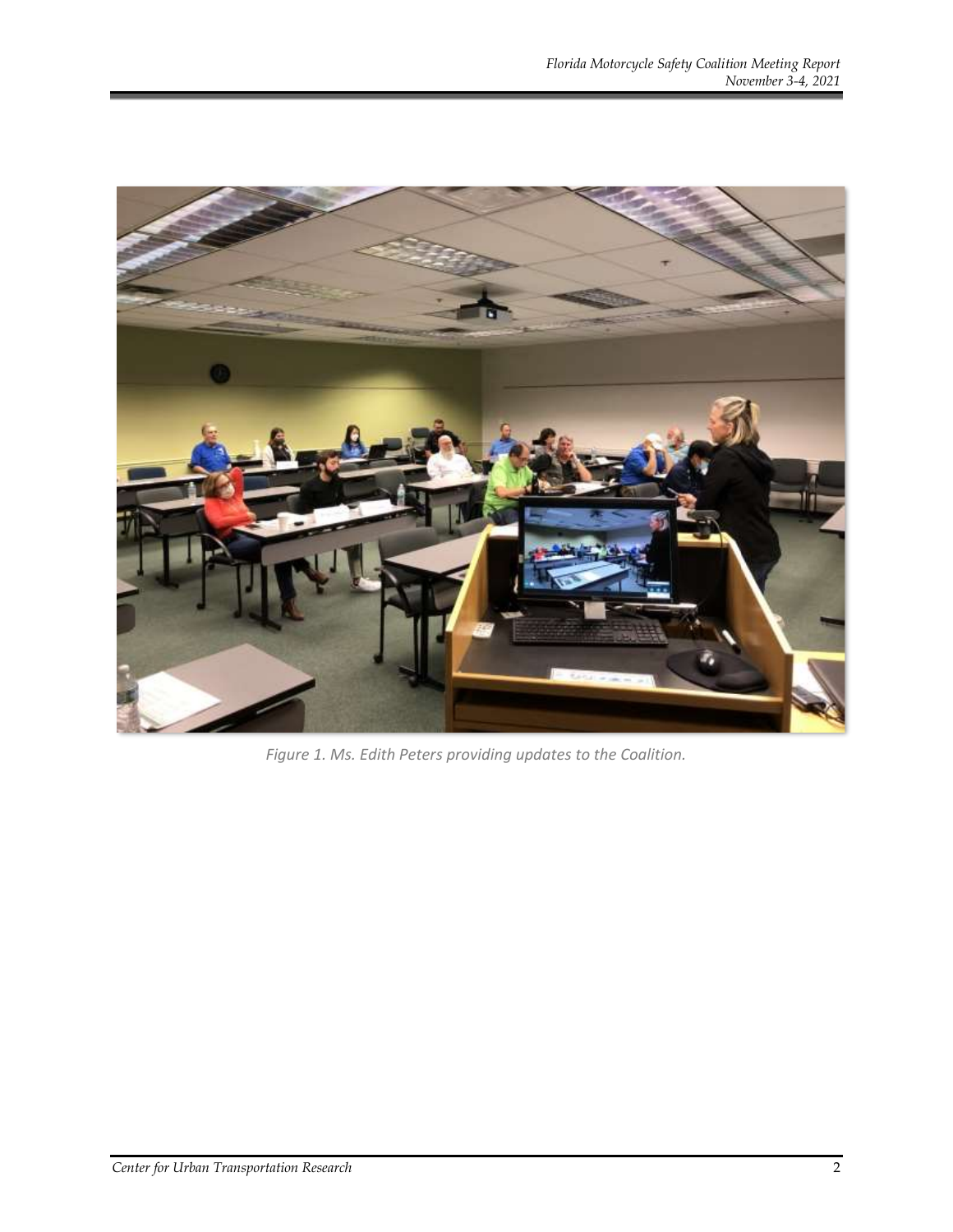### **2.0 Meeting Summary**

From November 3<sup>rd</sup> - 4<sup>th</sup> 2021, the Florida Motorcycle Safety Coalition (FMSC) hosted its first meeting of the new grant cycle. The November 2021 Coalition Meeting was open to all members, guests, and the public. The meetings were held at the University of South Florida, Center for Urban Transportation Research (CUTR), with a hybrid, online component for members who wanted to attend the meetings virtually. The meeting was streamed via an online meeting platform, GoToMeeting.

Day One (November 3<sup>rd</sup>): The first half of the November Coalition Meeting was held in the afternoon of Day One. Presentations were given, providing updates on key coalition achievements since the previous meeting. Next, the Trauma & Emergency Services Emphasis Area provided a first responder training. Day One concluded with a presentation on media outreach strategies and a presentation on motorcycle gear efficacy.

*Day Two (November 4th):* On Day Two, general announcements were followed by a presentation on the results of the 2021 Florida Motorcyclist Survey and a Florida motorcycle crash data presentation. Then, members broke out into their emphasis areas to review their area's business plan, provide first quarter updates and discuss future action items.

#### **Day 1, Meeting Agenda**

| <b>Time</b>    | <b>Topic</b>                                        | Speaker(s)          |
|----------------|-----------------------------------------------------|---------------------|
| $1:00-1:15$ pm | Welcome & Introductions                             | <b>Edith Peters</b> |
| $1:15-2:00$ pm | Florida Motorcycle Safety Program Update            | <b>Edith Peters</b> |
| 2:00-3:15 pm   | First Responder Training Presentation               | Dr. Patricia Byers  |
| 3:15-3:30 pm   | <b>Break</b>                                        | <b>Break</b>        |
| 3:30-4:00 pm   | Media Approaches to Promote Motorcycle Safety in FL | Kelly Pyper         |
| 4:00-4:30 pm   | Motorcycle Gear Presentation                        | Ray Pierce          |

#### **Day 2, Meeting Agenda**

| <b>Time</b>        | <b>Topic</b>                                        | Speaker(s)          |
|--------------------|-----------------------------------------------------|---------------------|
| 8:30-9:00 pm       | Review of Day One                                   | <b>Edith Peters</b> |
| $9:00-9:45$ am     | Florida Motorcyclist Survey Results                 | Savana Wright       |
| 9:45-10:00am       | Florida Motorcycle Crash Data Update                | Dr. Xiaobing Li     |
| 10:00-10:15 am     | <b>Break</b>                                        | <b>Break</b>        |
| $10:15 - 11:15$ am | <b>Emphasis Area Breakout Sessions</b>              | N/A                 |
| 11:15-11:30 am     | Future Coalition Meeting Dates & Closing Statements | <b>Edith Peters</b> |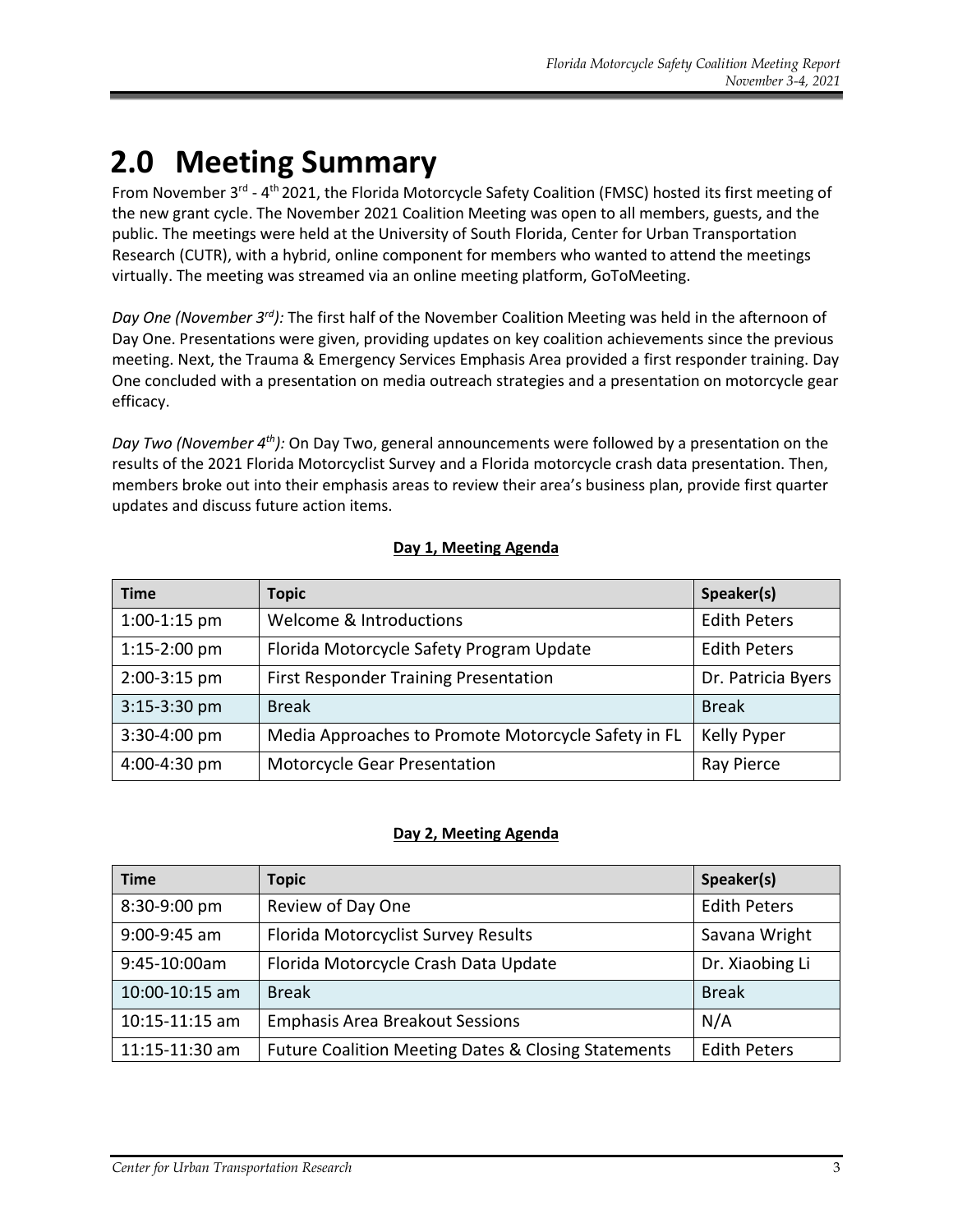### **Coalition Meeting Notes – November 3rd**

#### **Welcome and Program Update – Ms. Edie Peters, FDOT**

Ms. Edith Peters, FDOT, opened the meeting with introductions and a review of online meeting protocol. Everyone was reminded about public health safety rules, including wearing masks. In-person attendees were provided with the most recent copy of the MSSP business plan.

#### **Coalition Achievements, August-Present**

An overview of the Coalition's achievements since the August Coalition Meeting was provided. The highlighted activities during this time period included:

- Completion of the 2021 Florida Motorcyclist Survey
- Mailed USBs with Motorcycle Safety Education materials to 250 Driver Education Licensing Assistance Program (DELAP) administrators, including a motorcycle safety video for teen drivers
- Development and implementation of the MEPER Self-Paced Pilot Program, including collection of pre-post-test results and user satisfaction surveys
- Finalized the impaired riding PSA campaign videos 30 and 60 second video clips
- Published the updated Ride Smart Florida website [\(ridesmartflorida.com\)](https://ridesmartflorida.com/), with a new log-in feature, motorcyclist social forum and safety material ordering system

Full presentation available here: [Welcome and Program Update](https://ridesmartflorida.com/download/november-2021-program-update-presentation/)

#### **Survive the Ride: Motorcycle Crash First Responder Education Program – Dr. Patricia Byers, Ryder Trauma Center**

Dr. Patricia Byers, Ryder Trauma Center, provided a hands-on "Survive the Ride" training to meeting attendees. Participants with certain qualifications, such as law enforcement officers and EMS personnel, could receive an additional certification upon completion of the training to also become an instructor for "Survive the Ride." The objectives of the training included:

- Understanding the trauma system chain of survival in traffic crashes
- Learning how to access the airway using safe helmet removal
- Learning simple first aid techniques to open airway in unconscious victims
- Learning how to stop bleeding and decrease blood loss by packing and tourniquet application



*Figure 2. Dr. Patricia Byers presenting "Stop the Bleed" techniques.*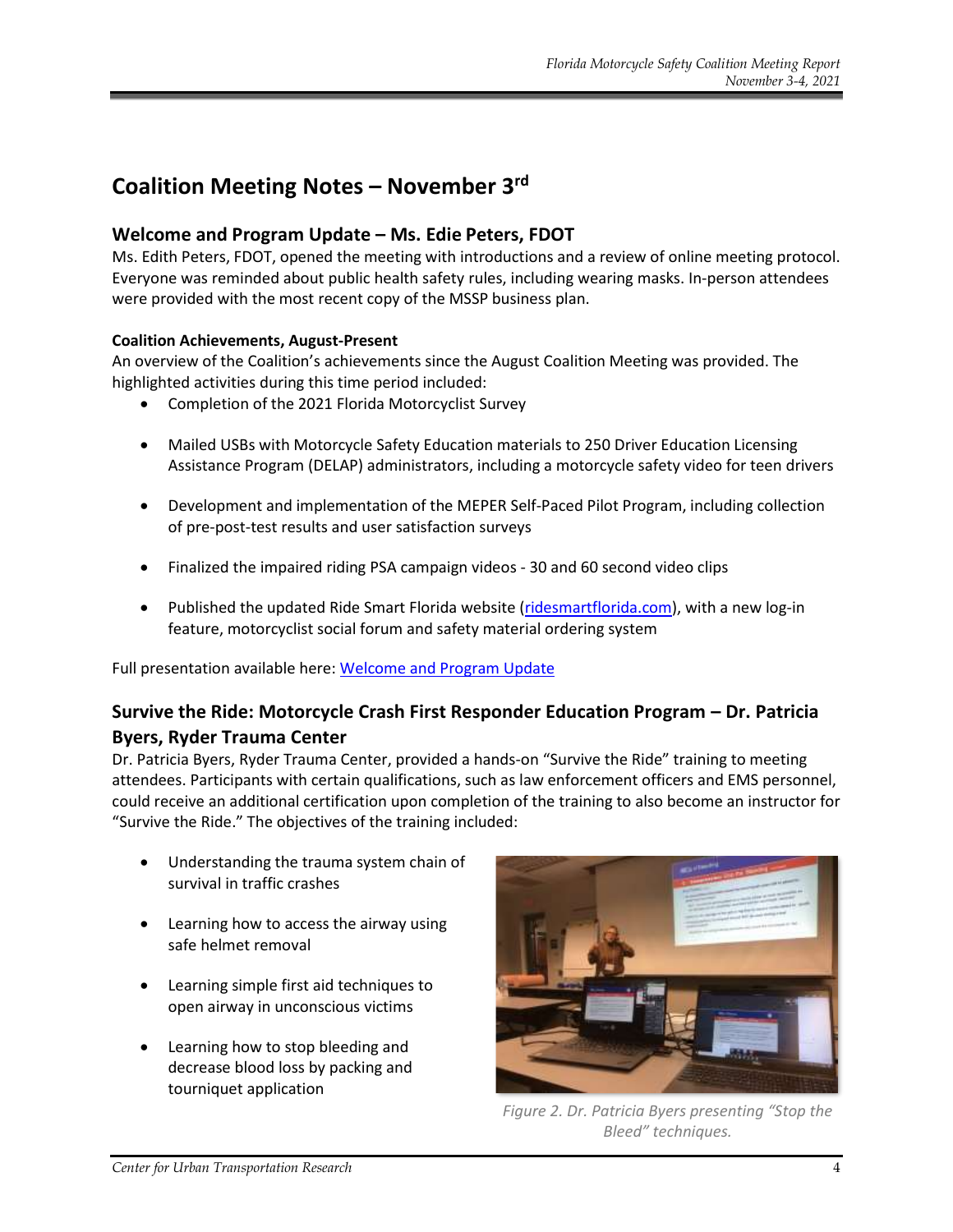

*Figure 3. Coalition members practice packing and how to open an airway.*

Dr. Byers reviewed several emergency scenarios and covered the proper protocol for on-scene stabilization of lifethreatening injuries. Dr. Byers explained that severe, but survivable, brain injuries often seen in motorcycle crashes, will compromise a person's airway. In some of these scenarios, a motorcycle crash patient's life could have been saved if airway opening techniques had been applied at the scene. Key to this process is the application of safe helmet removal techniques.

Next, Dr. Byers reviewed Stop the Bleed protocol, explaining that the number one cause of preventable death is bleeding. The "ABCs" of Stop the Bleed include:

- Alert call  $9-11$
- Bleeding find the injury
- Compression apply pressure

After providing a comprehensive overview, the hands-on portion of the training commenced. Each training participant visited stations to practice wound-packing, tourniquet application, opening an airway, and safe helmet removal. Each attendee who completed the training received a course certificate. Participants who met trainer requirements received an additional certification.

Full presentation available here: [Survive the Ride Presentation](https://ridesmartflorida.com/?post_type=wpdmpro&p=10750&preview=true)

#### **Media Approaches to Promote Motorcycle Safety in Florida – Ms. Kelly Pyper, PYPER, INC.**

Ms. Kelly Pyper, PYPER, INC., provided an overview of media strategies and approaches to promote motorcycle safety in Florida. There are three major campaigns implemented by CUTR and PYPER, including the Impaired Motorcyclist Campaign, Motorcycle Safety Campaign, and Share the Road Campaign. For motorcyclists, targeted advertising is the most efficient media approach, given that this group makes up a relatively small portion of the motoring public. Motorcycle owners in Florida are reached through emails and social media advertisements. Other marketing strategies included digital billboards, gas station monitor video advertisements, and geo-fencing Daytona Bike Week for targeted ads.

Full presentation available here: [Media Approaches to Promote Motorcycle Safety in Florida](https://ridesmartflorida.com/?post_type=wpdmpro&p=10749&preview=true)

#### **Motorcycle Gear Presentation – Mr. Ray Pierce, Missouri Safety Center**

Mr. Ray Pierce provided a presentation on the history, utility, and efficacy of motorcycle safety gear. Mr. Pierce indicated that there are three levels of gear-use choices made by riders, including the choice to wear no gear, the choice to wear partial gear or the choice to wear full gear, wherein full gear is defined as wearing a riding-specific jacket, riding pants, helmet, eye protection, boots, and gloves. The presentation concluded with an overview of a study conducted by the Missouri Safety Center which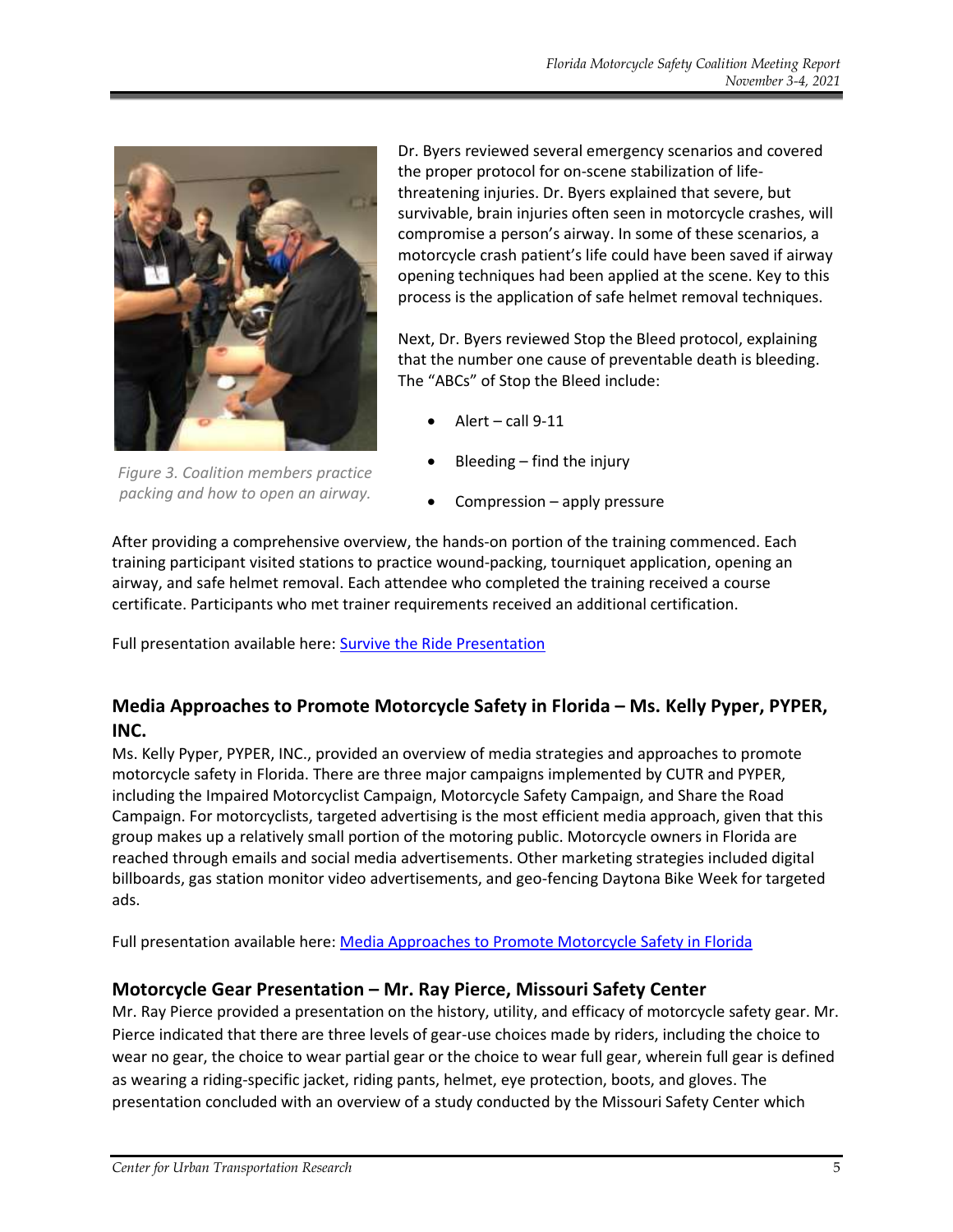tested various riding jacket materials for abrasion resistance. Leather riding jackets were resistant to abrasion for the longest drag distances. Materials like mesh, canvas, and denim performed poorly.



Full presentation available here: [Motorcycle Gear Presentation](https://ridesmartflorida.com/download/riding-gear-drag-test-presentation/)

*Figure 4. In-person Coalition Meeting participants, Day One.*

### **Coalition Meeting Notes – August 19th**

#### **Review of Day One – Ms. Edith Peters, FDOT**

Ms. Edith Peters, FDOT, welcomed the Coalition and provided a recap of the previous day. Ms. Peters then facilitated a brief discussion, posed by Mr. Michael Dobbs, about the development of a video to show at the beginning of BRC courses with information about advanced rider training options. The Coalition discussed that it might help to also show a video at the end of the BRC. The topic was tabled for further discussion in the emphasis area breakout sessions. A walkthrough of the new website was also provided, to show attendees the new design and illustrate the forum feature.



*findings of the 2021 Motorcyclist Survey.*

### **Florida Motorcyclist Survey Results – Savana Wright, CUTR**

Ms. Savana Wright, CUTR, presented the findings of the 2021 Florida Motorcyclist Survey. The survey was distributed as part of an annual effort to measure motorcyclists' behaviors and perceptions. The 2021 survey was completed by 1,765 people, with the majority of responses coming from a push-to-web post card invitation. Ms. Wright provided an overview of survey participant demographics, stratified by four rider age groups: (1) under age 30, (2) ages 30-49, (3) ages 50-65, and (4) age 65 and older. Survey data was also delineated by FDOT District, and comparisons to survey *Figure 5. Ms. Wright, CUTR, presenting the*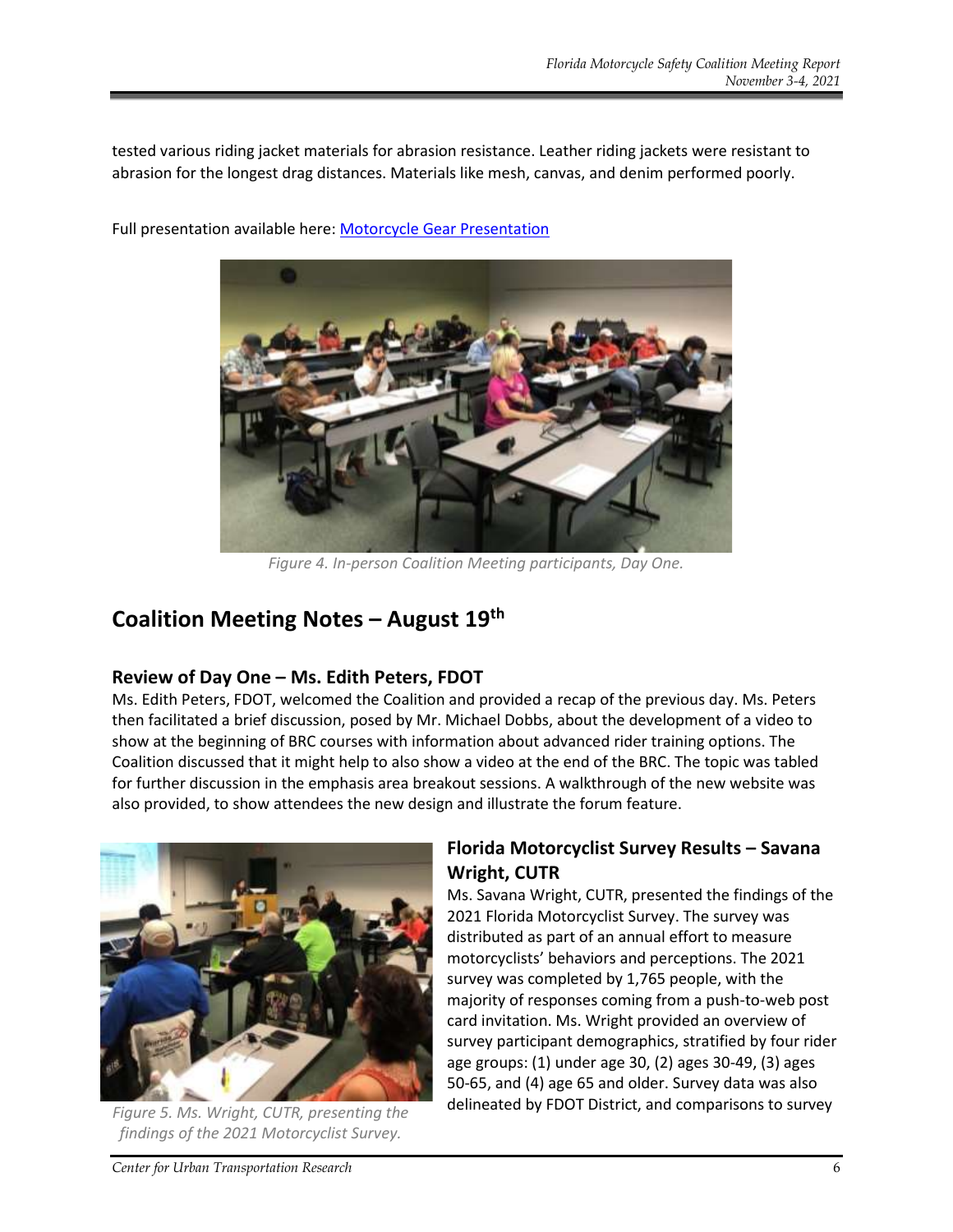data from previous years were drawn. The following key findings were emphasized during the presentation:

- The mileage traveled by riders over the past 12 months was similar across age groups, but trip frequency and riding purpose varied considerably.
- Most respondents agreed that motorcycle helmets are important. However, some riders who said that they understand the importance of helmets reported inconsistent use.
- Rough roads (57.2%), slippery surfaces (57.1%), and traffic signals that fail to detect motorcycles (47%) were the three dangerous roadway conditions mentioned most frequently by respondents.
- Most participants felt that there had been either no change (55.3%) or a decline (37.4%) in motorcycle awareness among Florida drivers over the past year.
- Around one-fifth of respondents said they rode a motorcycle after drinking (a single alcoholic beverage) during the past 12 months, but relatively few said they traveled with an impaired rider (1.9%) or passenger (1.4%).
- Riders under age 30 were the most likely to have engaged in risky motorcycling behaviors over the past 12 months, but the least likely to have ridden without a helmet.
- Only a small proportion of riders (6.1%) said that they had attended a motorcycle training course (other than the BRC) during the past year.

Full presentation available here: [2021 Florida Motorcyclist Survey Findings](https://ridesmartflorida.com/download/2021-florida-motorcyclist-survey-results-presentation/)

#### **Florida Motorcycle Crash Data Update – Dr. Xiaobing Li, CUTR**

Dr. Xiaobing Li, CUTR, provided an update on Florida motorcycle crash data. Consistent with the number of motorcyclist fatalities from previous years, preliminary crash data showed 552 fatalities for 2020 in Florida. A similar number is expected for 2021. Since 2016, Miami-Dade, Hillsborough, and Volusia counties observed the highest number of motorcyclist fatalities. Broken down by FDOT District, District 5 had the highest average annual motorcyclist fatalities for the same time period. In general, operator fatalities and serious injuries remained consistent with 2016-2019 averages across motorcyclist age groups for 2020. However, there were less-than-average fatalities and serious injuries observed among riders under age 30 and riders ages 45-60. Next, Dr. Li presented on key motorcycle fatality risk factors, including riding without a helmet, speeding, and impairment. As observed in previous years, speeding was a major risk factor for young riders, rider impairment was highest for the age 30-50 group, and riding without a helmet was a risk factor for older riders, particularly for ages 50-69. Dr. Patricia Byers, Ryder Trauma Center, commented on these findings, stating that impairment compounds airway obstruction from head injuries, meaning not only can impairment increase crash risks, it can also increase fatality risk due to airway obstruction.

Full presentation available here: [Florida Motorcycle Crash Data Update](https://ridesmartflorida.com/download/november-2021-florida-crash-data-presentation/)